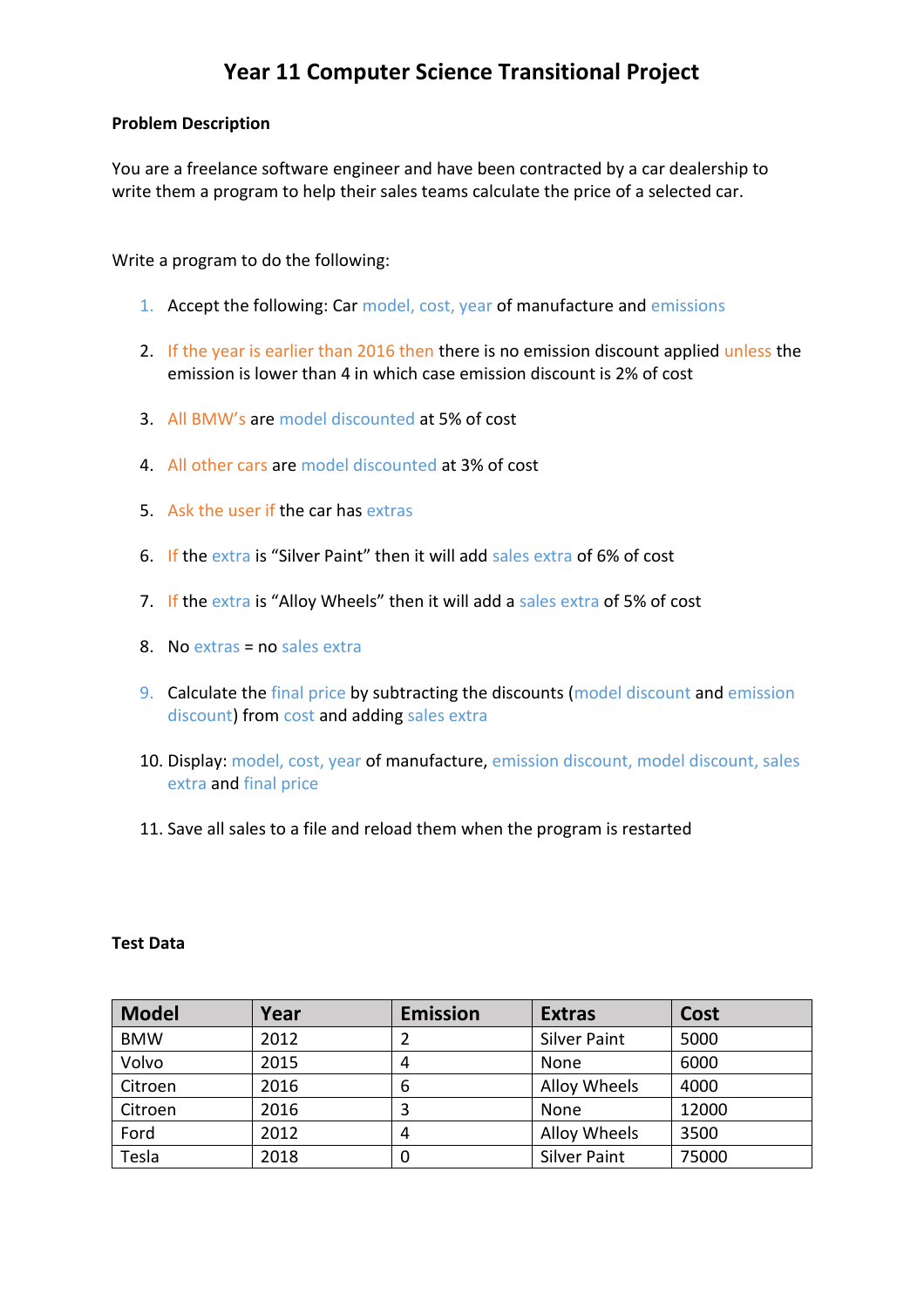## **Year 11 Computer Science Transitional Project**

#### **Notes**

- 1. Start with an algorithm
- 2. Create a menu for the tasks
- 3. Subdivide your program into the following functions/procedures:
	- a. AcceptDetails
	- b. CalculateDiscount
	- c. CalculateTax
	- d. Calculate Final
	- e. DisplayDetails
- 4. Include comments in your program to explain how it works
- 5. Include validation of all manual inputs
	- a. length check, format check, type check etc
		- i. while loop approach or
		- ii. try/except approach
	- b. keep inputs as strings first and then convert to ensure program doesn't crash when a number is entered

### **Extension 1:**

The sales person earns commission based on the car model and the value of the extra's. If the car is a Citroen they earn 2% commission, otherwise it is 1%. They earn an additional commission on all extra's at a rate of 5%

For each sale, allow the sales person to display the amount of commission they will earn as well as the sales information.

### **Extension 2:**

Allow the salesman to display a list of all the cars they have sold since starting the application along with the total amount of commission they have earned.

### **Extension 3:**

Try to implement using tkinter for example creating a form with input boxes and a submit button for data entry.

### **Extension 4:**

How could you make this application very useful to the owner of the car dealership?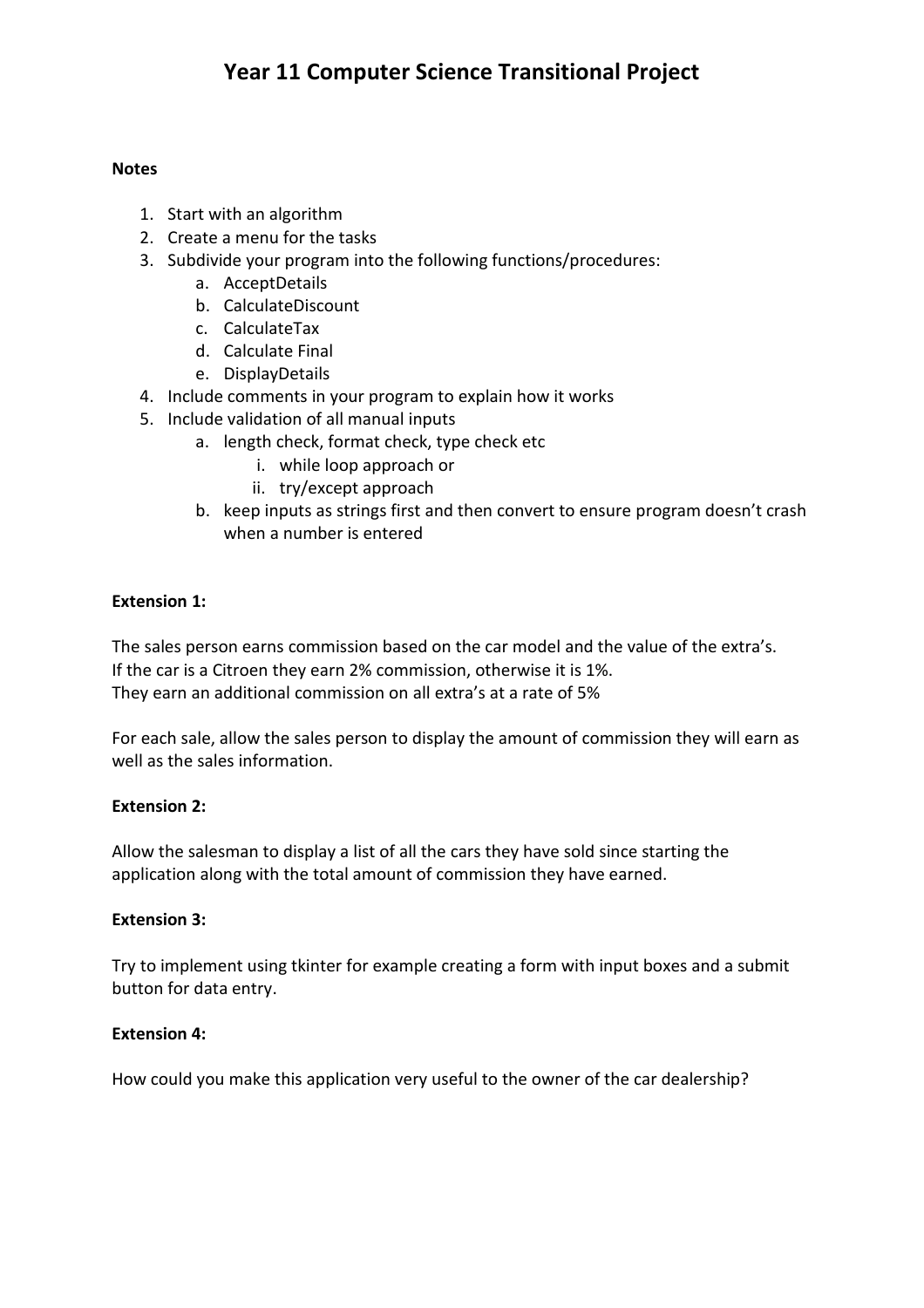# **Analysis**

## **Variables:**

Inputs: model, cost, year, emission, extras

### **Calculations and Logic:**

```
emissionsDiscount = 0
If year < 2016 then
       If emissions < 4 then
              emissionsDiscount = cost * 0.02
       endif
endif
modelDiscount = 0
If model == "BMW" then
       modelDiscount = cost * 0.05
else
       modelDiscount = cost * 0.03
endif
salesExtra = 0
if extras == "Silver Paint" then
       salesExtra = cost * 0.06
else if extras == "Alloy Wheels" then
       salesExtra = cost * 0.05
endif
```
finalPrice = cost – modelDiscount – emissionDiscount + salesExtra

Outputs: model, cost, year, emissionDiscount, modelDiscount, salesExtra, finalPrice

### **File handling required:**

fileA = open("filename.dat","r") # to open a file in read mode fileA = open("filename.dat","w") # to open a file in write mode

fileA.read() # to read the file fileA.write(<line of content>)  $#$  to write a line of data to a file

fileA.close() # to close and commit data to the file

### **Success Criteria:**

Must work for all the test data listed in the worksheet. Therefore, I will need to calculate the **Final Price** manually and confirm through testing.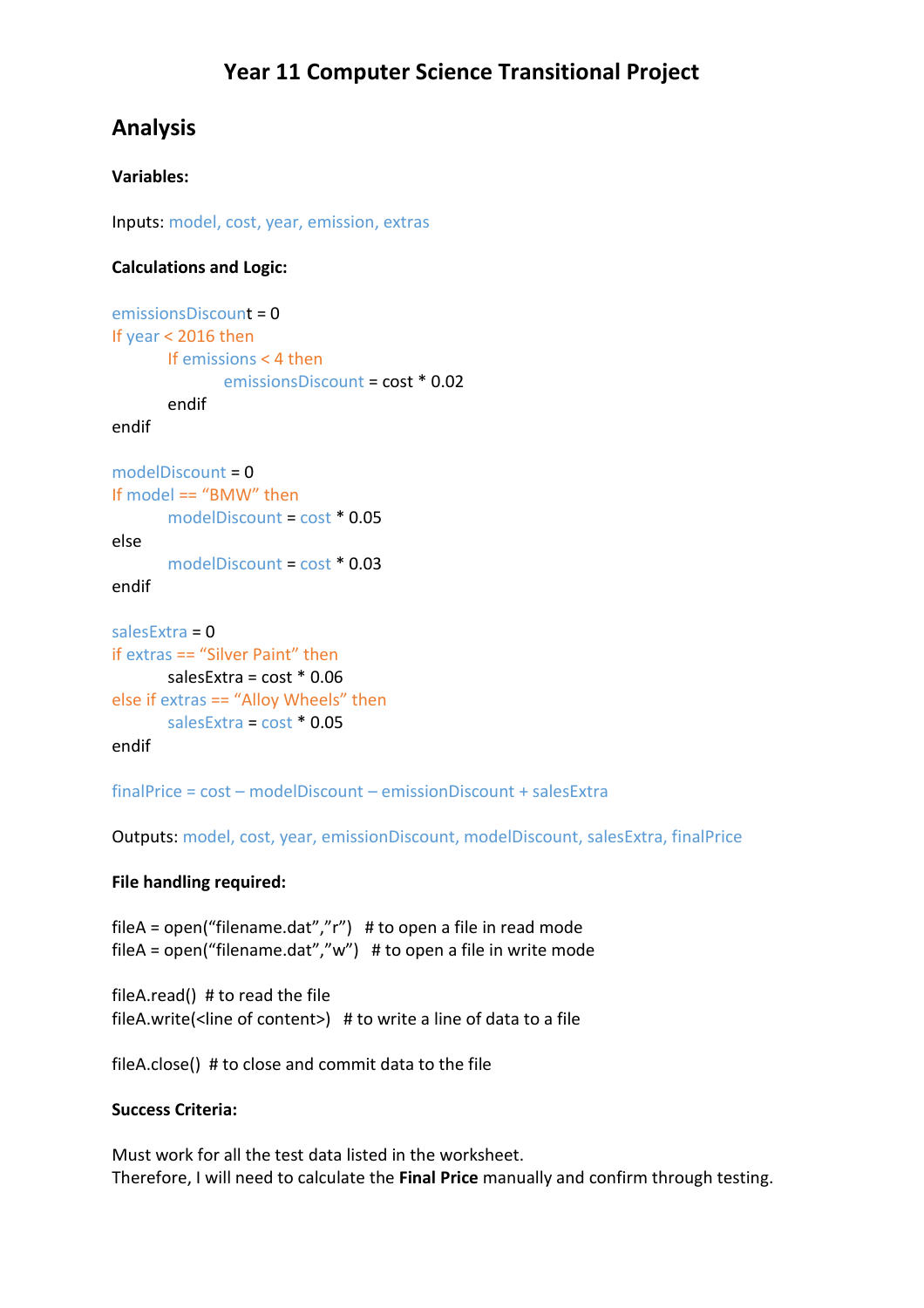### **Resources:**

<https://www.w3schools.com/python/default.asp> <https://www.youtube.com/user/AdvancedICT> <https://techwithtim.net/tutorials/python-programming/>

### **Further Computer Science Bridging Project work**

Isaac Computer Science ( [https://isaaccomputerscience.org/\)](https://isaaccomputerscience.org/) is a fantastic resource for helping you progress on your computer science journey and they will be running some online booster events during July that will give some insights into various areas of Computing as well as help you prepare for starting your A-Level Computer Science.

Below is some information about the July events:

**Discovery events:** our large-scale, online events are designed to inspire A level students and inform them about the career possibilities that computer science opens up. Teachers are welcome to attend too!

**05 July - Southampton University (online event):** [find out how important and influential Big](https://linkprotect.cudasvc.com/url?a=http%3a%2f%2fx7240.mjt.lu%2flnk%2fAV4AAAJQpCIAAAADfvYAAAZxUGUAAAAAW4QAAE7ZABcsCgBgveMqkTGaVg9AQAObxKgM4oH7BAAWwW8%2f1%2fqafiPPruMpVbBQnAlQT6pA%2faHR0cDovL25jY2UuaW8vbG9Cc3Vy&c=E,1,Zt3VQfmdbnkZHWRVmZ5buXy9KZns3uQVhmEwW73_lopxOKB5sjOAF1Inj_tp7MeDt-_Dxb7StiWXpam_bUC91msYGJsRqYVgUiMSAg7WPe4n7j9jDbrdSkDDQPU,&typo=1)  [Data is to the modern world, from what Netflix suggests you watch to how we use the](https://linkprotect.cudasvc.com/url?a=http%3a%2f%2fx7240.mjt.lu%2flnk%2fAV4AAAJQpCIAAAADfvYAAAZxUGUAAAAAW4QAAE7ZABcsCgBgveMqkTGaVg9AQAObxKgM4oH7BAAWwW8%2f1%2fqafiPPruMpVbBQnAlQT6pA%2faHR0cDovL25jY2UuaW8vbG9Cc3Vy&c=E,1,Zt3VQfmdbnkZHWRVmZ5buXy9KZns3uQVhmEwW73_lopxOKB5sjOAF1Inj_tp7MeDt-_Dxb7StiWXpam_bUC91msYGJsRqYVgUiMSAg7WPe4n7j9jDbrdSkDDQPU,&typo=1)  [internet. You will hear about the topic of Big Data from an expert in the field, take part in a](https://linkprotect.cudasvc.com/url?a=http%3a%2f%2fx7240.mjt.lu%2flnk%2fAV4AAAJQpCIAAAADfvYAAAZxUGUAAAAAW4QAAE7ZABcsCgBgveMqkTGaVg9AQAObxKgM4oH7BAAWwW8%2f1%2fqafiPPruMpVbBQnAlQT6pA%2faHR0cDovL25jY2UuaW8vbG9Cc3Vy&c=E,1,Zt3VQfmdbnkZHWRVmZ5buXy9KZns3uQVhmEwW73_lopxOKB5sjOAF1Inj_tp7MeDt-_Dxb7StiWXpam_bUC91msYGJsRqYVgUiMSAg7WPe4n7j9jDbrdSkDDQPU,&typo=1)  [workshop where you will have the opportunity to manipulate a dataset, and finish with a](https://linkprotect.cudasvc.com/url?a=http%3a%2f%2fx7240.mjt.lu%2flnk%2fAV4AAAJQpCIAAAADfvYAAAZxUGUAAAAAW4QAAE7ZABcsCgBgveMqkTGaVg9AQAObxKgM4oH7BAAWwW8%2f1%2fqafiPPruMpVbBQnAlQT6pA%2faHR0cDovL25jY2UuaW8vbG9Cc3Vy&c=E,1,Zt3VQfmdbnkZHWRVmZ5buXy9KZns3uQVhmEwW73_lopxOKB5sjOAF1Inj_tp7MeDt-_Dxb7StiWXpam_bUC91msYGJsRqYVgUiMSAg7WPe4n7j9jDbrdSkDDQPU,&typo=1)  [panel discussion about studying computer science at university.](https://linkprotect.cudasvc.com/url?a=http%3a%2f%2fx7240.mjt.lu%2flnk%2fAV4AAAJQpCIAAAADfvYAAAZxUGUAAAAAW4QAAE7ZABcsCgBgveMqkTGaVg9AQAObxKgM4oH7BAAWwW8%2f1%2fqafiPPruMpVbBQnAlQT6pA%2faHR0cDovL25jY2UuaW8vbG9Cc3Vy&c=E,1,Zt3VQfmdbnkZHWRVmZ5buXy9KZns3uQVhmEwW73_lopxOKB5sjOAF1Inj_tp7MeDt-_Dxb7StiWXpam_bUC91msYGJsRqYVgUiMSAg7WPe4n7j9jDbrdSkDDQPU,&typo=1)

**Prepare for your A level studies with our GCSE booster events:** We are running a special series of booster events this summer for GCSE students to get a head start on studying A level Computer Science.

- **[1 July: Programming Concepts](https://linkprotect.cudasvc.com/url?a=http%3a%2f%2fx7240.mjt.lu%2flnk%2fAV4AAAJQpCIAAAADfvYAAAZxUGUAAAAAW4QAAE7ZABcsCgBgveMqkTGaVg9AQAObxKgM4oH7BAAWwW8%2f2%2fWy3pClnfft2a0CPXkRllxQ%2faHR0cHM6Ly9uY2NlLmlvL2oyMV9wZ2M&c=E,1,CFriUYKpXGCWXiMLaHG29gnv4mLcosbIY4A66AUIkzyobYJp1Fpj-9LyE39XZtXd-1KlXRXfrZVlILRuMo_5WmN23NPxDRVZ_DH6H0OOufZMP2w1B-WY&typo=1)**
- **[2 July: Networking](https://linkprotect.cudasvc.com/url?a=http%3a%2f%2fx7240.mjt.lu%2flnk%2fAV4AAAJQpCIAAAADfvYAAAZxUGUAAAAAW4QAAE7ZABcsCgBgveMqkTGaVg9AQAObxKgM4oH7BAAWwW8%2f3%2f2pWwBkJ4OjmAlWhJcHe6XA%2faHR0cHM6Ly9uY2NlLmlvL2oyMV9ud2U&c=E,1,n2FFq_tk5FALSWsWStJp6wwfrYMjycpFVpBMkGUx5FTTGfdhT9jwx2eG4zWiU3HdLf0Ln0y12x9TTA5XR7o9F-k3LswZ8g1JN2MrB4QigXfPch59TC_8WFmHxg,,&typo=1)**
- **[6 July: Introduction to Object-oriented programming](https://linkprotect.cudasvc.com/url?a=http%3a%2f%2fx7240.mjt.lu%2flnk%2fAV4AAAJQpCIAAAADfvYAAAZxUGUAAAAAW4QAAE7ZABcsCgBgveMqkTGaVg9AQAObxKgM4oH7BAAWwW8%2f4%2f3-I0EY9ypgdN1I3PfM9ysA%2faHR0cHM6Ly9uY2NlLmlvL2oyMV9vb3A&c=E,1,XOItkj_BFQ1hkZcjsQf5fX0S7yaiZoJyPvjvIB1i7oFriXoCUz0nUQzek29ehcqaVsvkJP-oWAChICsVLX17BSkGU_bn2uUnOpYMTxLn1zO9JKWXHDM,&typo=1)**
- **[7 July: Data Representation](https://linkprotect.cudasvc.com/url?a=http%3a%2f%2fx7240.mjt.lu%2flnk%2fAV4AAAJQpCIAAAADfvYAAAZxUGUAAAAAW4QAAE7ZABcsCgBgveMqkTGaVg9AQAObxKgM4oH7BAAWwW8%2f5%2fPsqmi_bXmlvWmB6PQ_jtyg%2faHR0cHM6Ly9uY2NlLmlvL2oyMV9kcmU&c=E,1,Cm4H3QgMq6b75J8z1M9d006T7QmXrL5XLDO6aqVPKsqXjlImmKn0tkzOaY8mCVdpky28ofx8so-CB2K8wCj3-z6nTE-A3ohN4ItecdlXx64p&typo=1)**
- **[9 July: Boolean Logic](https://linkprotect.cudasvc.com/url?a=http%3a%2f%2fx7240.mjt.lu%2flnk%2fAV4AAAJQpCIAAAADfvYAAAZxUGUAAAAAW4QAAE7ZABcsCgBgveMqkTGaVg9AQAObxKgM4oH7BAAWwW8%2f6%2f0TvdP7szkD3iqtPtcBK4pw%2faHR0cHM6Ly9uY2NlLmlvL2oyMV9ib28&c=E,1,nFmivqgldKd88qmbmuVQyjjT39yMi8lh2CrTq0xB2Wapg3JnTqQqpNLyqv0n2XSfSV5SIpiBb6dj-LjH8_sWsv6JTk4DlLmnO11U6IWOqQk,&typo=1)**
- **[9 July: Computer Systems](https://linkprotect.cudasvc.com/url?a=http%3a%2f%2fx7240.mjt.lu%2flnk%2fAV4AAAJQpCIAAAADfvYAAAZxUGUAAAAAW4QAAE7ZABcsCgBgveMqkTGaVg9AQAObxKgM4oH7BAAWwW8%2f7%2fRs4UQNEDL3_D0tDukzi1qA%2faHR0cHM6Ly9uY2NlLmlvL2oyMV9jc2U&c=E,1,6Cj5KyIXv0BM9t5DLp92f3psuYZ4Xjde44Js_Ux_aDyP1dqflU_UjNfpiW1ugAGIajJirF8kaNb9KmKaIzGCTmPh0wnczRGxGVRmbcaONUjU-1OsCQ,,&typo=1)**